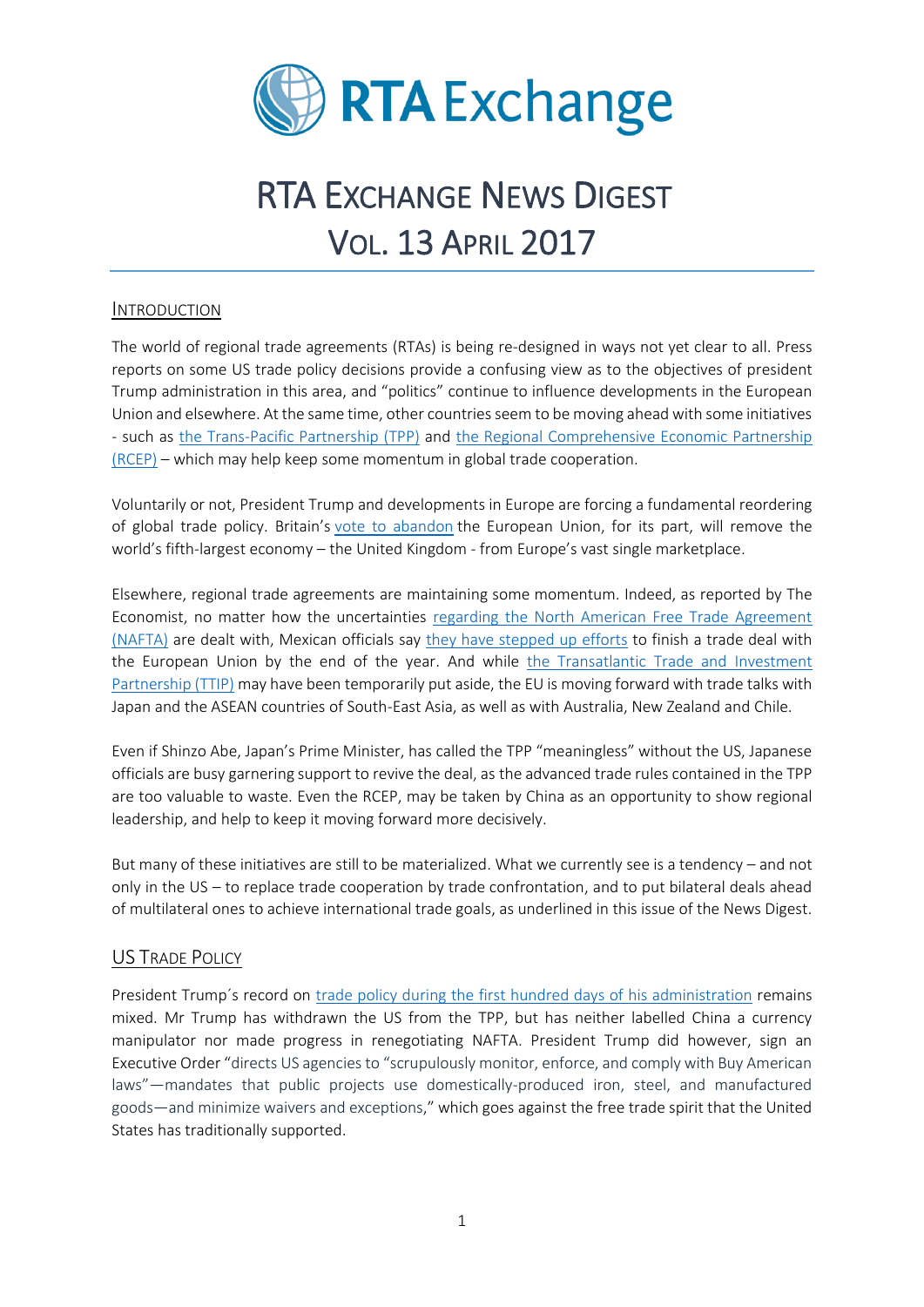As pointed out recently by the editors of East Asia Forum (EAF), $^1$  the election of Mr Trump to the White House has changed many things, but perhaps none so drastically as the international trade policy environment.

Some may think that this is a passing moment, and that US leadership in international trade and economic policy can be quickly restored. But there is little doubt that the certainties that the post-war trade regime, and the primacy the multilateral order delivered are now vastly less certain. The response to this new circumstances, continue the commentators from the East Asia Forum needs to start by recognizing the [importance of the global](http://www.eastasiaforum.org/2017/04/24/trumps-threat-to-the-global-trade-regime-undermines-economic-and-political-security/)  [economic rules](http://www.eastasiaforum.org/2017/04/24/trumps-threat-to-the-global-trade-regime-undermines-economic-and-political-security/) to both economic and political security, especially in the Asian region where skewed resource endowments makes prosperity impossible without deep trade dependence.



*Source - Peter Horvarth, the Financial Times* 

As Razeen Sally says there is now a strong interest in pushing collective leadership from Asia, and the ASEAN-led RCEP is a primary vehicle for achieving this goal. East Asia must now champion the metaobjective of securing an open global system, including through a successful conclusion of the RCEP negotiations and ongoing economic cooperation that is open to the world beyond Asia, including the United States.

#### I. MOVING ON NAFTA

**.** 

As if seemingly pressed by the first-hundred days target<sup>2</sup>, President Trump told the leaders of Mexico and Canada on Wednesday that he would not immediately move to terminate NAFTA, only [hours after an administration official said](https://www.nytimes.com/2017/04/26/us/politics/nafta-executive-order-trump.html?emc=edit_na_20170426&nl=breaking-news&nlid=59885640&ref=headline&_r=1) he was likely to sign an order that would begin the process of pulling the United States out of the deal.

The breakdown of trade with Canada and Mexico as implicit in President Trump threat to withdraw from – soon replaced by re-negotiating – NAFTA, are not difficult to imagine. As underlined by a piece in the New York Times recently, a rupture to trade with those two countries would disrupt [the global](https://www.nytimes.com/2016/12/02/business/economy/trump-manufacturing-jobs-world-trade-china.html)  [supply chain](https://www.nytimes.com/2016/12/02/business/economy/trump-manufacturing-jobs-world-trade-china.html) that NAFTA has encouraged over the years, jeopardizing factories in the United States that depend on [imported components in making their wares.](https://www.nytimes.com/2017/04/30/business/trump-nafta-trade-economy.html?_r=0) It could cost jobs in the name of saving them.

<sup>1</sup> The EAF Editorial Group is comprised of Peter Drysdale, Shiro Armstrong, Ben Ascione, Ryan Manuel, Amy King and Jillian Mowbray-Tsutsumi, and is located in the Crawford School of Public Policy in the ANU College of Asia and the Pacific. <sup>2</sup> Every US president has been judged on the effectiveness of his first 100 days—the stretch of just over three months after his inauguration that arguably sets the tone for the rest of his time in office.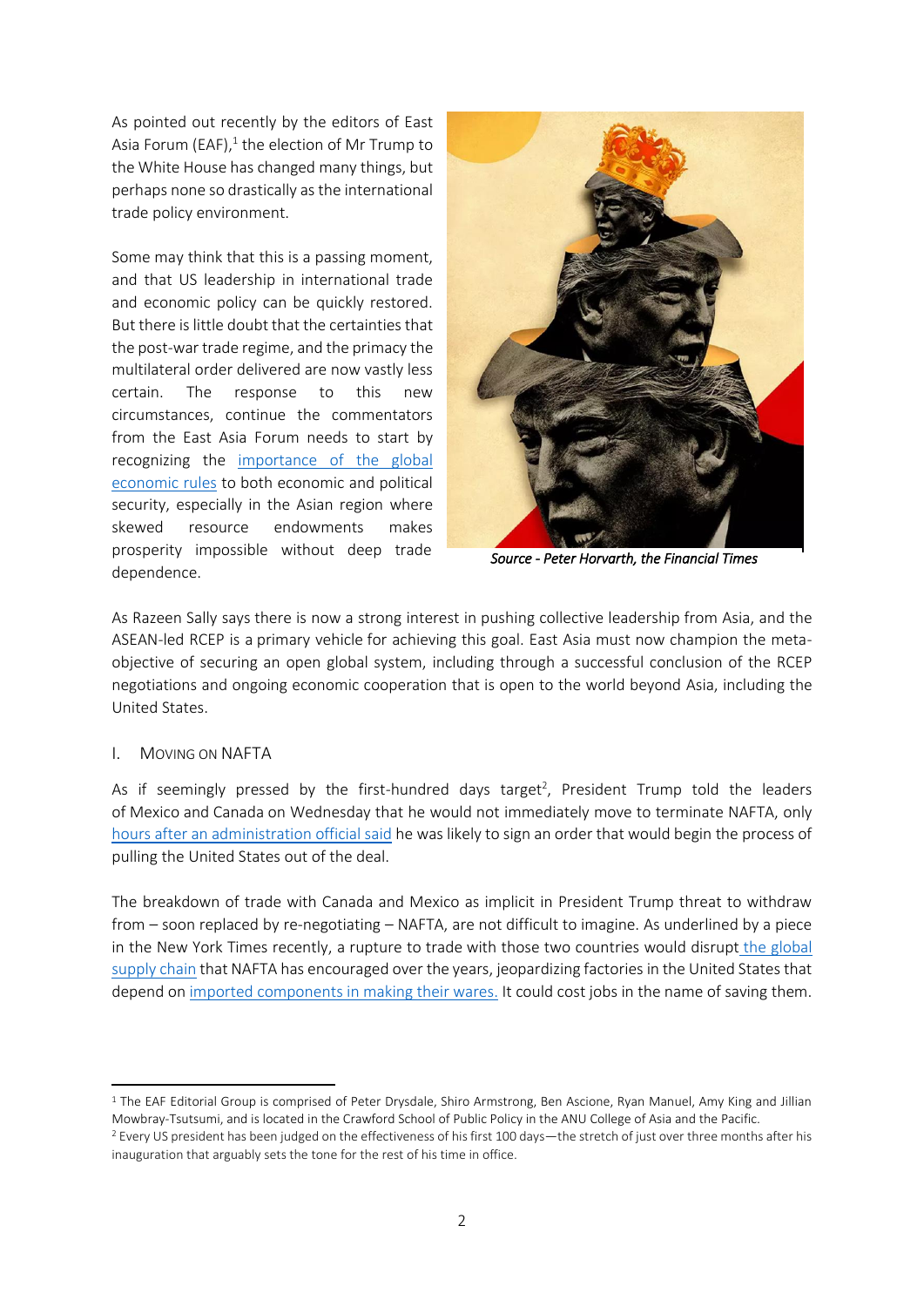

*Source - Getty Images* 

Not that NAFTA is sacred. It was signed into law by President Bill Clinton in 1993, and would benefit from an update. A serious re-renegotiation [would afford an opportunity to address existing gaps.](https://www.nytimes.com/2017/04/30/business/trump-nafta-trade-economy.html?_r=0)

Canada and Mexico have been [ready to launch negotiations](https://www.ft.com/content/1d5a700e-0b43-11e7-97d1-5e720a26771b) for some time, but the US has not engaged, partly because the nomination of Robert Lighthizer as US trade representative has been held up in Congress. Under existing US law Mr Trump needs to give Congress 90 days' notice of any trade negotiation. But he can do so only after his USTR visits Congress.

The US business community remains optimistic, however, and expects a basic accord over reworking NAFTA to be reached by the middle of next year, said recently Thomas Donohue, president and chief executive officer of the US Chamber of Commerce, as business leaders and policymakers were increasingly aware of the need to get a new dea[l and move on without disrupting business.](http://www.reuters.com/article/us-usa-mexico-nafta-idUSKBN17Q0DV)

Meanwhile, trade irritants continue to plague relations between the NAFTA partners. Alongside dairy farmers, the US launched an investigation of imported steel, of which Canada is the biggest single supplier (see [article\)](http://www.economist.com/news/finance-and-economics/21721409-hopes-protectionist-candidate-would-mellow-office-are-fading-trump), and on 24 April the United States' Commerce Department imposed preliminary duties averaging 20% on imports of Canadian softwood lumber, used to build houses.

Canada is bracing for the possibility that Mr Trump may carry out his most aggressive threats. One response is [to diversify trade away from the United States:](http://www.economist.com/news/americas/21721416-attacks-dairy-farmers-and-loggers-are-opening-shots-bigger-confrontation-over) an agreement with the European Union is due to take effect this year; Canada is also holding exploratory talks with China and India, and it may join a revived Trans-Pacific Partnership. But freer trade with far-flung countries cannot make up for bad ties with Canada's neighbour.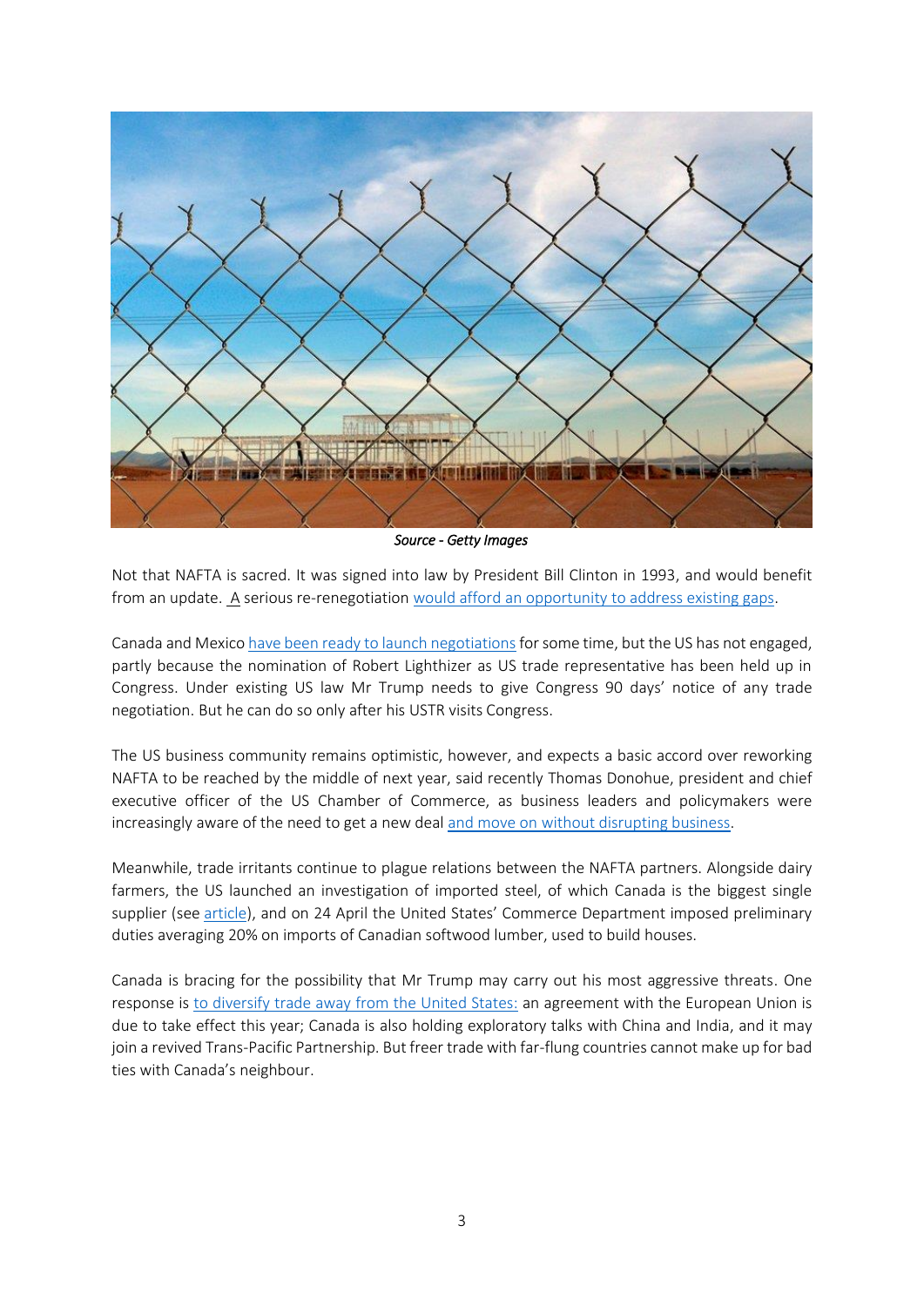## II. REVIEWING THE WTO

The Trump administration is expanding its re-examination of longstanding American trade policy, launching a broad "performance review" of [the World Trade Organization](https://www.wto.org/) (WTO) with an eye toward addressing what officials call "structural problems" at the global body.

There's an institutional bias on their part [toward the exporters](http://news.morningstar.com/all/dow-jones/us-markets/2017042814731/trump-ramps-up-pressure-on-wto.aspx) rather than toward the people that are being beleaguered by inappropriate imports, Commerce Secretary Wilbur Ross told reporters in announcing the study.

The pending WTO report is the latest in a growing list of studies that the White House launched in recent weeks as officials vow to take a hard look at decades of bipartisan free-trade agreements. But Mr. Trump's aides say he is laying the groundwork for the prospects of dramatic change. And the [potential challenge to the WTO](http://news.morningstar.com/all/dow-jones/us-markets/2017042814731/trump-ramps-up-pressure-on-wto.aspx) could have the most significant repercussions. In a mid-April speech, Mr. Trump branded the WTO as another one of "our disasters", and during the presidential campaign he raised the prospect of the US pulling out of the global body created in 1995.

Mr. Ross was asked repeatedly whether the administration was considering following up on that threat, and declined to answer directly. "I didn't say it was on or off the table," he said, though he suggested the administration's preference was to try to force change at the WTO, rather than to abandon it. [There's always the potential for modifying the rules,](http://news.morningstar.com/all/dow-jones/us-markets/2017042814731/trump-ramps-up-pressure-on-wto.aspx) he said.

## III. THE BILATERAL ROUTE

President Trump administration's trade advisors argue that greater dependence on bilateral — rather than multilateral — trade agreements will enable US negotiators to craft provisions that provide maximum advantages for US exporters and consumers. Not everybody agrees.

Bilateral trade agreements do come with some problems, says Gary Clyde Hufbauer, senior fellow at the Peterson Institute for International Economics. "First, bilateral agreements take a fair amount of time, and probably more time [in this case] since [the Trump administration's de](http://knowledge.wharton.upenn.edu/article/bilateral-multilateral-trade-partnerships-work-best/)mands are significantly higher than [in] prior free-trade agreements..." And while some predict that future bilateral deals might be struck with Japan and particularly the UK, that's not going to happen any time soon Hufbauer says. In both cases, the negotiation process would also be fraught with challenges.

In the case of the UK, "We won't really know what we'd be getting until they finish up their exit from the EU. That's at least two years [into the future], and could be longer, and that's well into the Trump administration."

On the other hand, supporters of the TPP had argued that one of the 12-nation trade agreement's greatest virtues was that it opened Japanese markets to U.S. exports. Hufbauer argues that there is "no doubt" that the US ["would have been better off within the Trans](http://knowledge.wharton.upenn.edu/article/bilateral-multilateral-trade-partnerships-work-best/)-Pacific Partnership" than it will be in the event of a bilateral agreement with Japan.

#### IV. TRADE DISPUTES

On trade disputes, the US is moving ahead and a lot is at stake. On April 19<sup>th</sup>, Mr Trump's administration seemed to take matters into its own hands, starting an investigation into whether steel imports are a threat to national security. A similar probe into aluminium imports was announced shortly thereafter, and the US has also imposed duties averaging 20% on imports of Canadian lumber.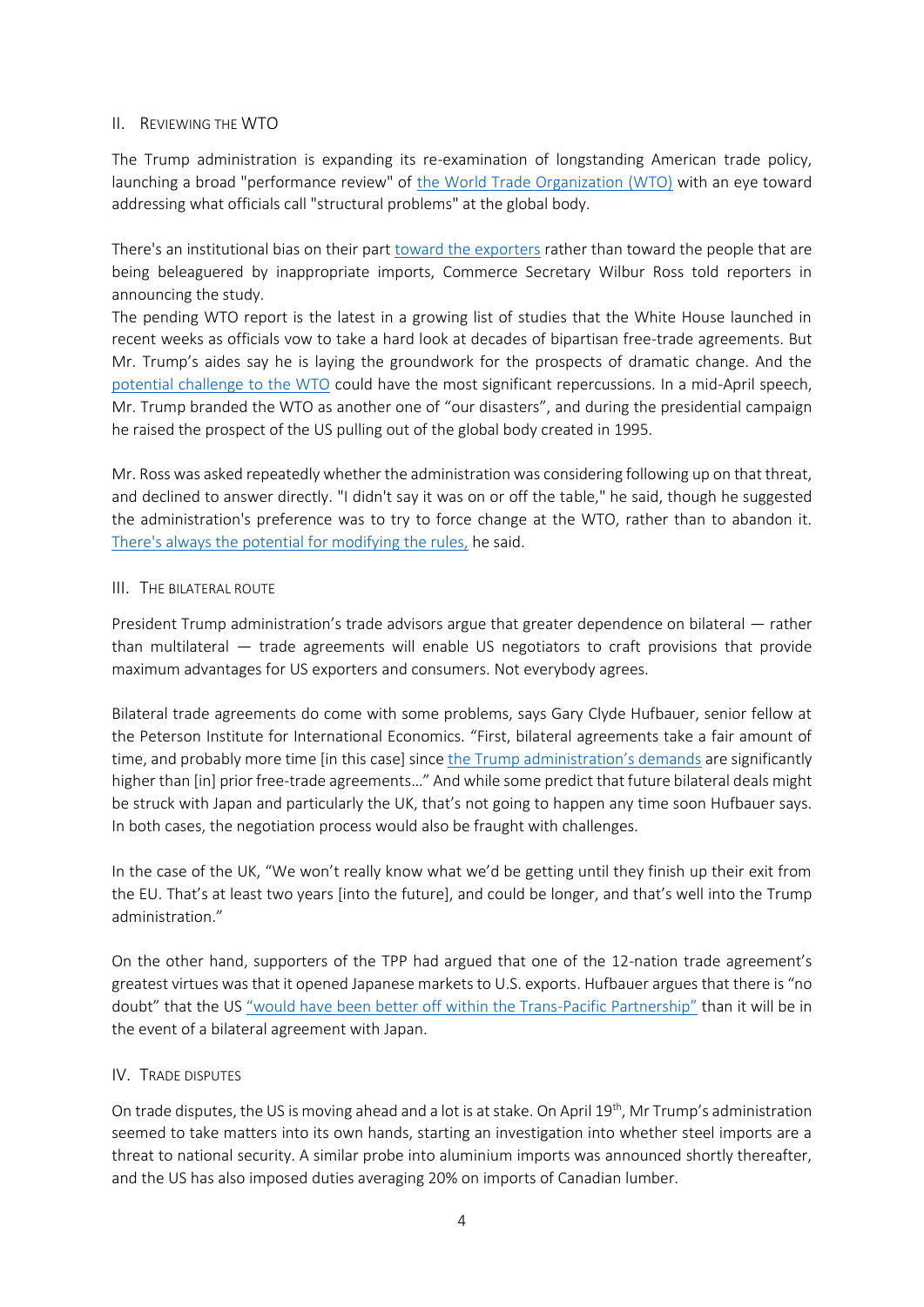Wilbur Ross, the commerce secretary, who oversees these investigations, has indicated that cheap metal imports are undermining America's skills base and its ability to mount a rapid military build-up if needed, and his department has 270 days to assess the problem and recommend action.

As pointed out by the Wall Street Journal, the US administration launched the steel investigation under a trade law that was regularly



*Source - Aaron P. Bernstein, Reuters* 

invoked in the 1970s and 1980s to justify curbs on imports ranging from machine tools and semiconductors. But [the law has rarely been invoked since](https://www.wsj.com/articles/trump-administration-launches-national-security-probe-on-steel-imports-1492712013) the 1995 creation of the WTO, which was designed to discourage countries from claiming such wide latitude to restrict imports. And supporters of the WTO are seriously concerned. Chad Bown, a trade expert at the Washington-based Peterson Institute for International Economics (PIIE), describes the Trade Expansion Act, the law from 1962 the Trump administration has invoked, as the "nuclear option", adding that "it calls the whole rulesbased system into question" and gives the president huge discretion.

For his part, James Bacchus, a former chief judge for the WTO (and a former congressman), worries that if [the US looks for excuses to violate trade rules,](https://www.wsj.com/articles/trump-administration-launches-national-security-probe-on-steel-imports-1492712013) other countries will too. The WTO law only succeeds if those who are bound by it engage in mutual self-restraint. As pointed out by Joseph Nye, the recent trade and other economic measures prompted by President Trump would make [the stability](https://www.project-syndicate.org/commentary/american-institutions-resilence-trump-by-joseph-s--nye-2017-04?utm_source=Project+Syndicate+Newsletter&utm_campaign=1989fe8438-sunday_newsletter_16_4_2017&utm_medium=email&utm_term=0_73bad5b7d8-1989fe8438-105024485)  [of the multilateral institutions](https://www.project-syndicate.org/commentary/american-institutions-resilence-trump-by-joseph-s--nye-2017-04?utm_source=Project+Syndicate+Newsletter&utm_campaign=1989fe8438-sunday_newsletter_16_4_2017&utm_medium=email&utm_term=0_73bad5b7d8-1989fe8438-105024485) that help manage the world economy and global commons more uncertain.

## THE FUTURE OF THE EUROPEAN UNION

With the twin shock of Trump's election and Britain's vote to leave the European Union, EU trade chief Cecilia Malmstrom has said there has never been a more important time [to defend](http://www.reuters.com/article/us-eu-trade-idUSKBN17S1Q2)  [openness.](http://www.reuters.com/article/us-eu-trade-idUSKBN17S1Q2) As other doors are closing, we should be clear to them (trade partners) that ours will remain open.

But the European Union also has internal issues. In France's presidential election, the European Union - the oldest and most significant regional



*Source - The Financial Times* 

agreement - became the defining fault line of a new political order. On one side stood Mr. Macron, and his call for deeper EU integration; on the other was Ms. Le Pen, an avowed opponent of the EU and its common currency.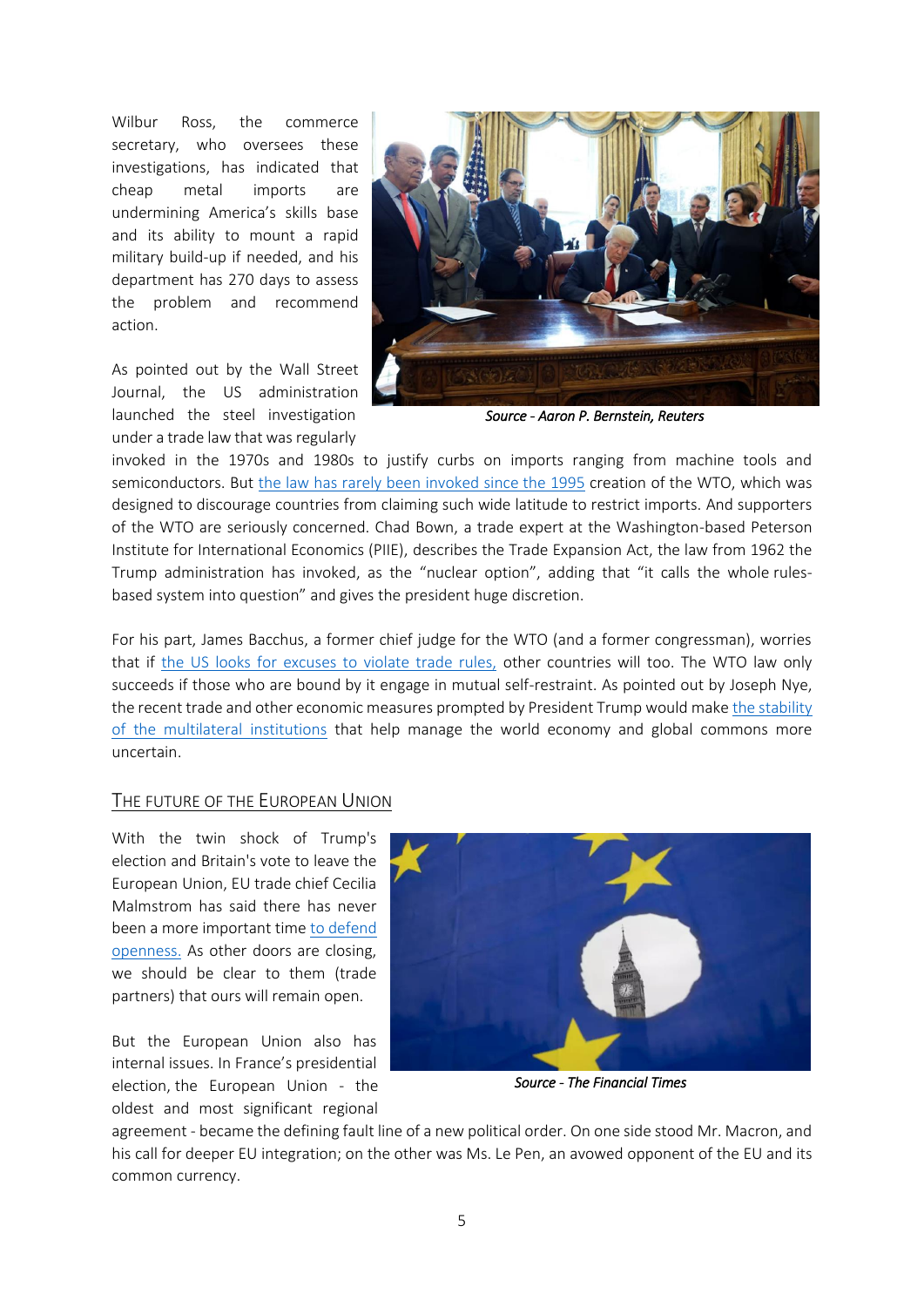"[You have an alternative,](https://www.wsj.com/articles/macron-le-pen-seen-advancing-to-french-presidential-runoff-1492971783) the real one," said Ms. Le Pen on Sunday. The major issue of this election is runaway globalization, which is putting our civilization in danger. Mr. Macron said he wanted to become the standard-bearer of a governing majority that can re-launch the EU, I want to be the president of patriots against the threat of all the nationalists, he told his supporters.

And the Brexit negotiations, set to begin in the coming weeks, could prove a distraction and exhaust resources and political capital. Above all, the EU itself needs to sell free trade to a sceptical public after battles over the TTIP and CETA, which critics across the continent argued were stacked in favour of multinationals.

The lesson from the TTIP and CETA battles is that the EU needs to go beyond plain economic arguments and stress fair as much as free trade, with EU values on environmental and labour standards also included, including commitments to sustainability or to International Labour Organization (ILO) standards.

The fact is that with a seemingly more protectionist U.S. trade policy and the planned EU-US trade accord (the TTIP) now in deep freeze, the European Union has turned its attention to elsewhere in the Americas and Asia-Pacific region for [partners wanting closer trading ties.](http://www.reuters.com/article/us-eu-trade-factbox-idUSKBN17S1QB?mod=related&channelName=ousivMolt)

The EU and Japan, which account for more than a third of the world's gross domestic product, launched negotiations for a bilateral trade agreement in March 2013 and, held a 18th round of talks on 3-5 April 2017. Japan is the world's third-largest economy, and the EU's sixth-biggest export market. For its part, the EU ranks as the third-largest destination for Japanese goods. Japanese Prime Minister Shinzo Abe and EU leaders committed to concluding talks as rapidly as possible and ideally this year.

The EU and Mexico have an existing trade agreement dating from 2000, which removed tariffs on industrial goods. However, the two are set to update it to include services, more agricultural products, more in public procurement, intellectual property and rules to tackle non-tariff barriers. The EU is Mexico's third largest trading partner, and Mexico is keen to diversify and rely less heavily on the United States, the destination of some 80 percent of its exports.

In the case of an EU-Mercosur bilateral agreement, talks began in 1999 but have stalled at various stages. They were re-launched in earnest this year with the aim, according to Argentinian Foreign Minister, [to reach an agreement by the end of the year.](http://www.efe.com/efe/espana/portada/la-canciller-argentina-aspira-a-un-preacuerdo-entre-ue-y-mercosur-en-diciembre/10010-3246743) The Mercosur group includes Argentina, Brazil, Paraguay and Uruguay, and ranks as the world's fifth largest economy. The EU is already the number one trading partner for Mercosur, principally importing agricultural products; and for the EU, Mercosur is its 10th largest export market for goods and eighth largest for EU services.

The EU is also negotiating trade deals with other Asia-Pacific countries; it has agreements signed with Singapore and Vietnam and is in talks with Indonesia and the Philippines - as well as with India. It also plans to open talks with Australia and New Zealand.<sup>3</sup>

**.** 

<sup>&</sup>lt;sup>3</sup> For graphic on EU trade talks, click: [tmsnrt.rs/2pzabB4](http://tmsnrt.rs/2pzabB4)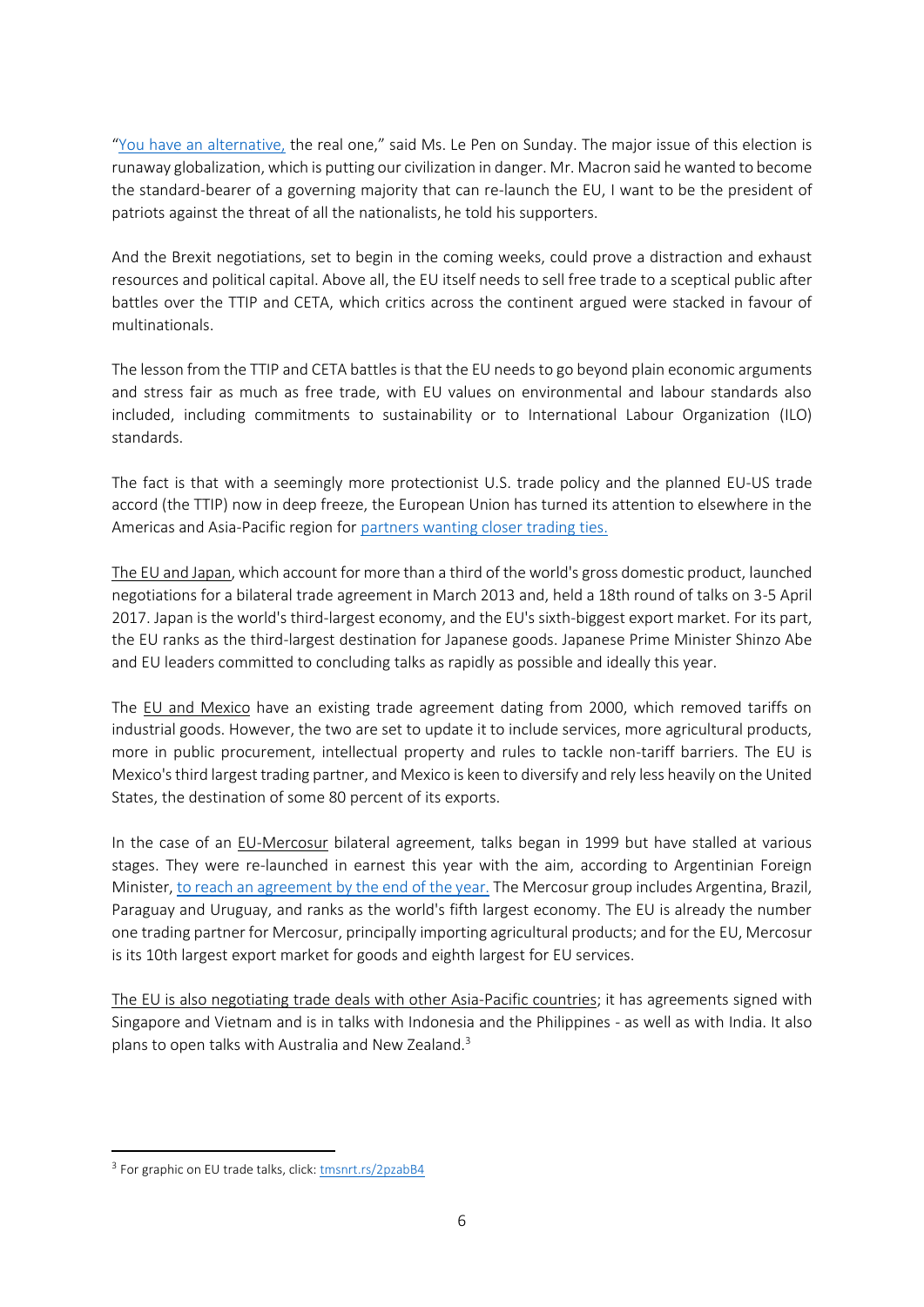#### I. THE BREXIT PROCESS

Divorce proceedings are never easy, and the Brexit process may not be an exception. Whereas at the beginning, soon after the results of the British referendum, a rather optimistic view of the negotiations with the EU prevailed in Britain, a quite different approach developed in the other members of the European Union.



*Source - Christopher Furlong* 

A fortnight after Britain filed for divorce from the EU, the outcome of the two-year process is delicately balanced. Brexit is bad news, but in a happy scenario, the UK and the EU 27 will come away [with an](https://www.ft.com/content/170ba108-1ee1-11e7-a454-ab04428977f9?desktop=true&segmentId=7c8f09b9-9b61-4fbb-9430-9208a9e233c8#myft:notification:daily-email:content:headline:html)  [agreement that they believe serves their respective interests](https://www.ft.com/content/170ba108-1ee1-11e7-a454-ab04428977f9?desktop=true&segmentId=7c8f09b9-9b61-4fbb-9430-9208a9e233c8#myft:notification:daily-email:content:headline:html) reasonably well.

As pointed out by The Economist, where Brexiteers see a "liberation", for the EU's other members Brexit is strictly an exercise in damage control. In essence, the EU wants to clarify and guarantee the [rights of their citizens in Britain, and vice versa;](http://www.economist.com/news/europe/21721511-27-remaining-members-sign-common-negotiating-strategy-eu-summit-shows-unity?cid1=cust/ddnew/n/n/n/2017051n/owned/n/n/nwl/n/n/E/Daily_Dispatch/email&etear=dailydispatch) ensure that Britain meets its outstanding financial commitments to the EU (the so-called "Brexit bill"); avoid creating a hard border between Britain and Ireland; and strike a trade deal that does not grant Britain overly generous access to the EU single market.

And all the signs point to a difficult negotiation, It seems that the most conflicting and decisive [issues](http://www.economist.com/news/europe/21721511-27-remaining-members-sign-common-negotiating-strategy-eu-summit-shows-unity?cid1=cust/ddnew/n/n/n/2017051n/owned/n/n/nwl/n/n/E/Daily_Dispatch/email&etear=dailydispatch)  [in the Brexit negotiations would be mainly three:](http://www.economist.com/news/europe/21721511-27-remaining-members-sign-common-negotiating-strategy-eu-summit-shows-unity?cid1=cust/ddnew/n/n/n/2017051n/owned/n/n/nwl/n/n/E/Daily_Dispatch/email&etear=dailydispatch) first, citizens' rights, which must cover everything from employment, eligibility for benefits and the conditions for permanent residence, among others; second, the so called "Brexit bill" and its coverage – including Britain outstanding financial commitments to the EU; and third, the nature of the post-Brexit trade relationship between the UK and the EU, and the timing to negotiate and implement the new arrangements.

Britain´s objectives in the negotiations have been known right from the beginning. The formal EU [negotiating stance was given a more definitive form at the](http://internacional.elpais.com/internacional/2017/04/29/actualidad/1493456235_466316.html) EU summit meeting that took place on 29 April. For the EU, the Brexit timetable is clear: the first issues to be discussed are the content and amount of the "Brexit-bill", and citizen´s rights – an issue that both, the UK and the EU are interested in solving as quickly as possible.

Onl[y when sufficient progress is made](http://internacional.elpais.com/internacional/2017/04/27/actualidad/1493285631_032397.html) on these. two issues, would the EU accept to start discussing the trade arrangements that would be implemented in a post-Brexit environment. But this is not going to be the easiest of the issues. As the German Canceller, Mrs. Angela Merkel, said before the EU summit, the UK should be under no illusion that it would have the same benefits it enjoyed as a EU member.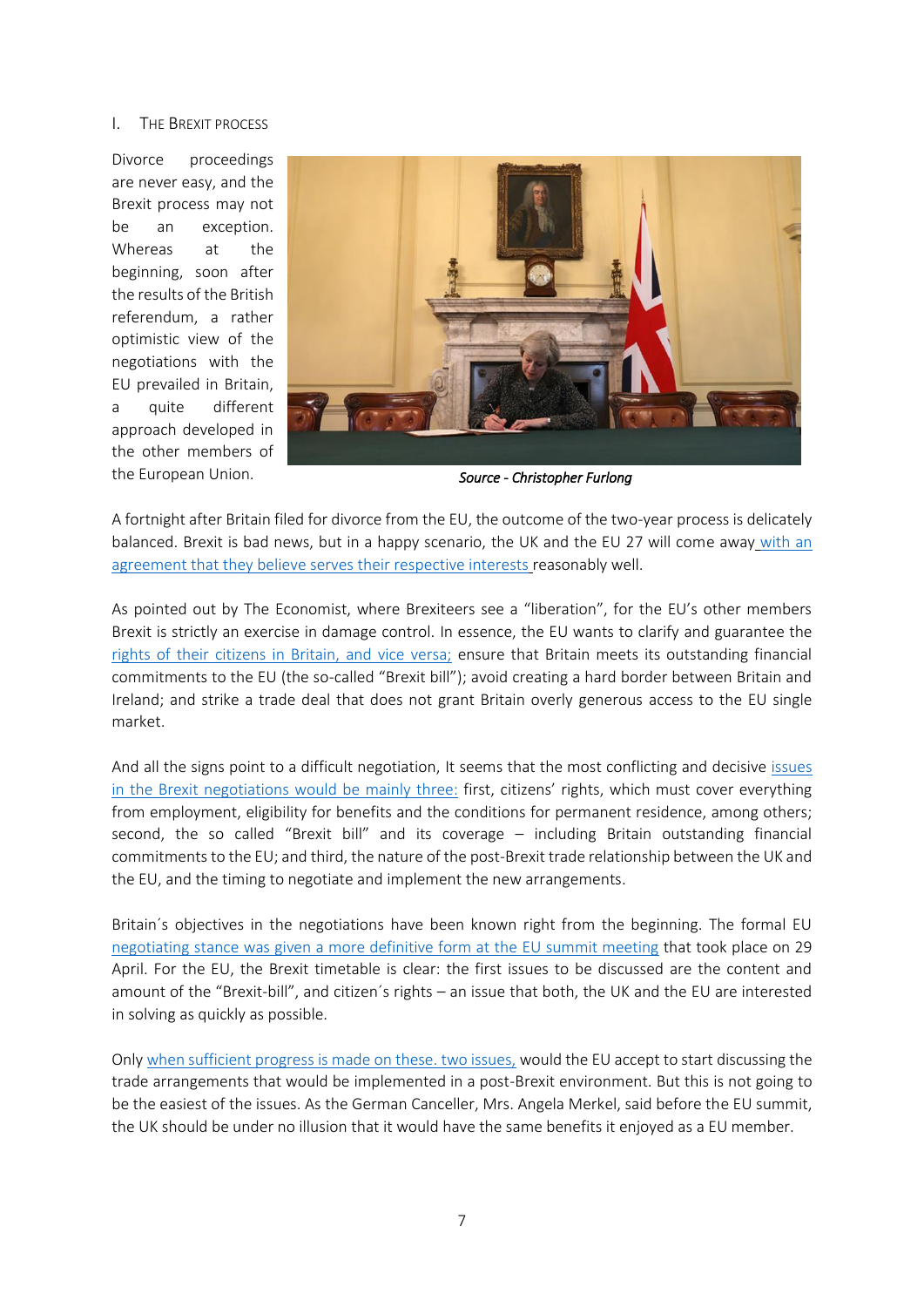A successful Brexit negotiation may leave Britain [looking much like an EFTA country:](http://www.economist.com/news/finance-and-economics/21720626-striking-trade-deals-quickly-bonus-what-really-matters-quality) a rich economy with close links to Europe, but also seeking trade deals elsewhere. It is superficially an attractive prospect. Yet EFTA's half-in-half-out relationship with the EU hinders its trade as much as it helps. EFTA's flexibility in trade stems from its odd relationship with the EU. Switzerland has a series of bilateral agreements, whereas Norway, Iceland and Liechtenstein are part of the single market through the European Economic Area (EEA), but all are outside the EU's customs union, an agreement which regulates tariffs charged to third countries. This allows them to strike other trade deals.

EFTA has made the most of this power. The group has 27 free trade agreements and, in addition, individual states have bilateral deals. [EFTA tends to make trade deals faster](http://www.economist.com/news/finance-and-economics/21720626-striking-trade-deals-quickly-bonus-what-really-matters-quality) than the EU. Similarly, once outside the EU customs union, Britain may be able to reach faster deals. Britain is a much bigger market than EFTA. But it will still be in a far weaker negotiating position outside the EU than as part of the single market. Moreover, EFTA also shows that, besides offering uncertain benefits, an independent trade policy brings large costs…The idea of going it alone in international trade negotiations may be more appealing than the reality.

## II. TTIP

When Donald Trump's commerce secretary, Wilbur Ross, last week [reopened the door](https://www.ft.com/content/7996f226-282a-11e7-9ec8-168383da43b7) to negotiations with the European Union over the TTIP, pro-trade media across Europe rejoiced. Broadly, Ross's comments were seen as yet another sign that President Trump's trade policies would not live up to his protectionist rhetoric, and as an indication that Mr. Trump would not try to actively undermine the EU. Yet, [upon closer inspection,](http://www.ecfr.eu/article/commentary_trumps_poisoned_ttip_chalice) the new US stance on the TTIP is nothing to be happy about from a European perspective, according to a report from the European Council on Foreign Relations (ECFR).

The positive economic effects of a possible agreement had been anticipated to be rather low, and critics have pointed out that [the planned chapters for investment protection](http://www.ecfr.eu/article/commentary_why_we_favour_ditching_investment_protection_in_ttip422) would risk undercutting European countries' ability to regulate markets for consumer protection, social, or environmental reasons. The European Commission had long ignored this criticism, insisting on the legal mandate that it had been given by the member states to negotiate the deal. But the anti-TTIP mood turned, to a certain degree, into an anti-EU-mood. Since then, the balance has shifted for the EU, and not in a direction favourable to it. Politically, negotiating a trade agreement with the Trump administration will be very costly for the EU institutions; and the least bad strategy would be for the European Commission to delay any negotiations, then define strict red lines for them.

Cecilia Malmström, the EU's trade commissioner, visited Washington for her first face-to-face talks with Wilbur Ross, the Trump administration's commerce secretary. It was just the latest reminder that, contrary to [the empty promises of certain UK government ministers,](https://www.ft.com/content/f6be0ac8-2a73-11e7-bc4b-5528796fe35c?desktop=true&segmentId=7c8f09b9-9b61-4fbb-9430-9208a9e233c8#myft:notification:daily-email:content:headline:html) the US cannot  $-$  and will not  $$ put a post-Brexit Britain "first in line" for a trade deal.

All the same, as Ms Malmström pointed out, there is still a case for an ambitious trade agreement between the EU and the US, the two largest economies in the world, and such an agreement has the [potential to create jobs on both sides of the Atlantic,](https://www.ft.com/content/f6be0ac8-2a73-11e7-bc4b-5528796fe35c?desktop=true&segmentId=7c8f09b9-9b61-4fbb-9430-9208a9e233c8#myft:notification:daily-email:content:headline:html) she said in Washington.

# TRANS-PACIFIC PARTNERSHIP

Japan is ready to relaunch the TPP minus the US in a shift of position that could bring the huge trade deal back from the dead. According to officials who work on trade, Tokyo is now ready to proceed